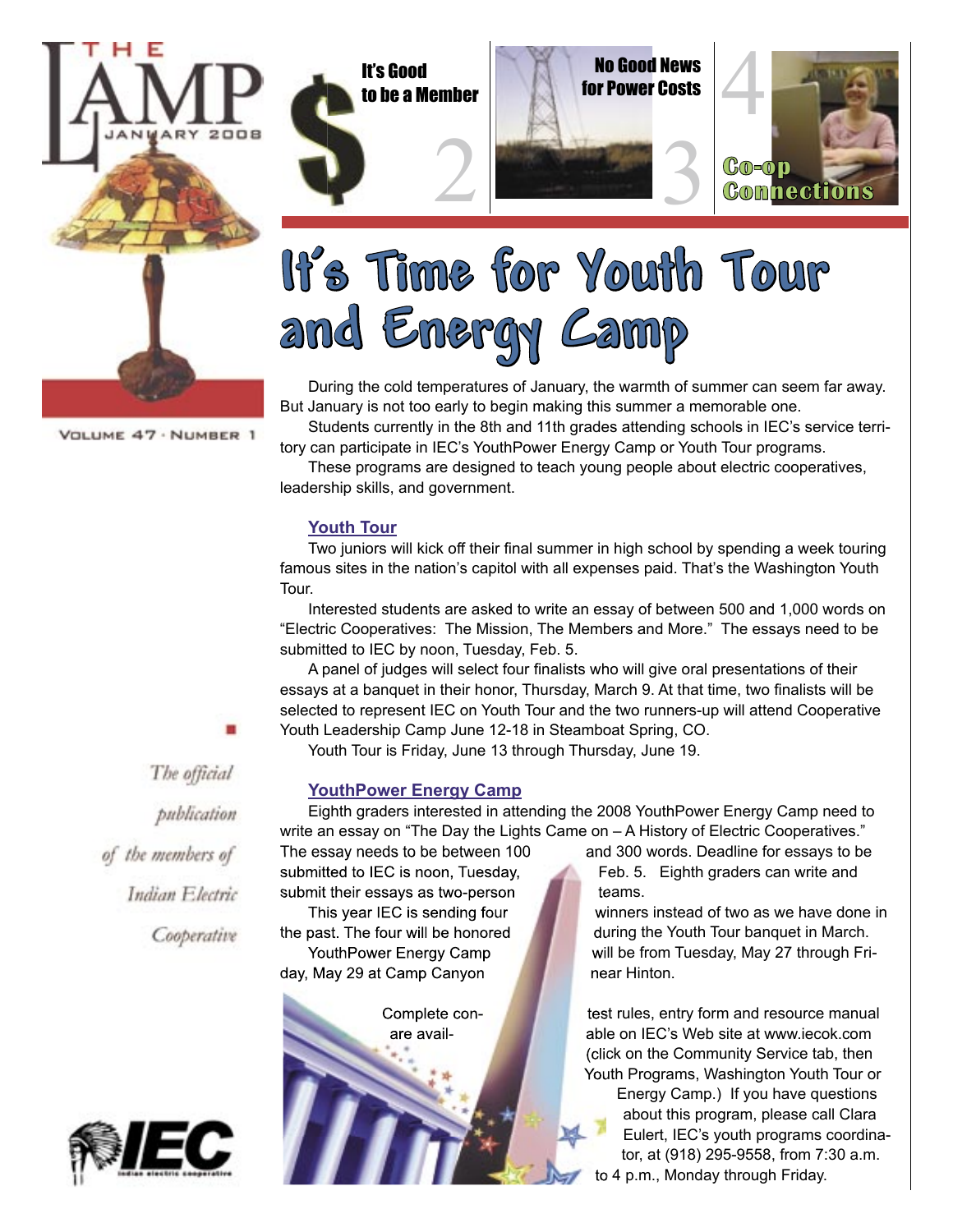# It's *GOOD* to be a Member!

By the time you read this, all members of Indian Electric Cooperative will have received an \$80.00 credit on their December electric bill. The rebate was given to each member of the cooperative and the rebate credit will have appeared on the bill attached to your membership. A member of IEC may have more than one account, but the membership is attached to one primary account, so the rebate appeared on that bill.

There are several factors that contributed to the IEC Board of Trustees' decision to provide a rebate to the members in 2007. It has been an excellent year financially for the cooperative, with increased kWh sales and the lack of any significant weather related problems. The Board works diligently to reduce our operating expenses and was able to hold the line on these expenses in 2007 despite significant increases in the cost of materials and fuel.

The Board also wishes to emphasize the benefits of the cooperative form of business and the value of an IEC membership. Indian Electric Cooperative does not exist to make a profit. IEC was formed to provide reliable electric service to rural areas that no else wanted to serve. It was formed by collecting membership fees from anyone who

Е

wanted service. IEC's original membership fee was \$5.00, a princely sum 50 years ago, paid by people who had only dreamed of electric service. At a cooperative such as IEC, any margins (or profits) left over after expenses are paid are allocated to the members based on kWh usage in the form of capital credits. These capital credits are paid to the members as IEC's financial condition allows. 2007 was such a good year the Board was able to return some of the margins to members immediately and we will still have enough margins remain*by Jack Clinkscale, General Manager*

ing to declare capital credits and continue on our regular capital credit retirement schedule.

Many times I have talked about the benefits of a cooperative. The proof is in the pudding so to speak and this Merry Christmas rebate certainly proves the benefits of IEC membership.



This issue of The Lamp went to press during the December ice storm. We will provide coverage of the storm in the February issue.

### **INDIAN ELECTRIC COOPERATIVE, INC.**

**Offi ce Hours** 7:30 a.m. – 4:00 p.m. (Monday - Friday) (918) 358-2514 www.iecok.com

**To Report an Outage** (918) 358-2514 or 1-800-482-2750

**24-hour Service Center**  (918) 295-9520

### **Board of Trustees**

| District 8        |
|-------------------|
| <b>District 1</b> |
| District 5        |
| <b>District 2</b> |
| <b>District 3</b> |
| District 6        |
| <b>District 7</b> |
| District 9        |
|                   |

Jack Clinkscale, General Manager Kay Rabbitt-Brower, Editor

*The Lamp* (USPS 942-940) is published monthly by Indian Electric Cooperative, Inc., P.O. Box 49, Highway 64 Southeast, Cleveland, Oklahoma 74020 for the interest of its membership. Subscription price was \$0.17 per month in 2007. Periodical postage paid at Cleveland, Oklahoma and additional mailing offices.

- Postmaster: Send address changes to The Lamp, P.O. Box 49, Cleveland, OK 74020.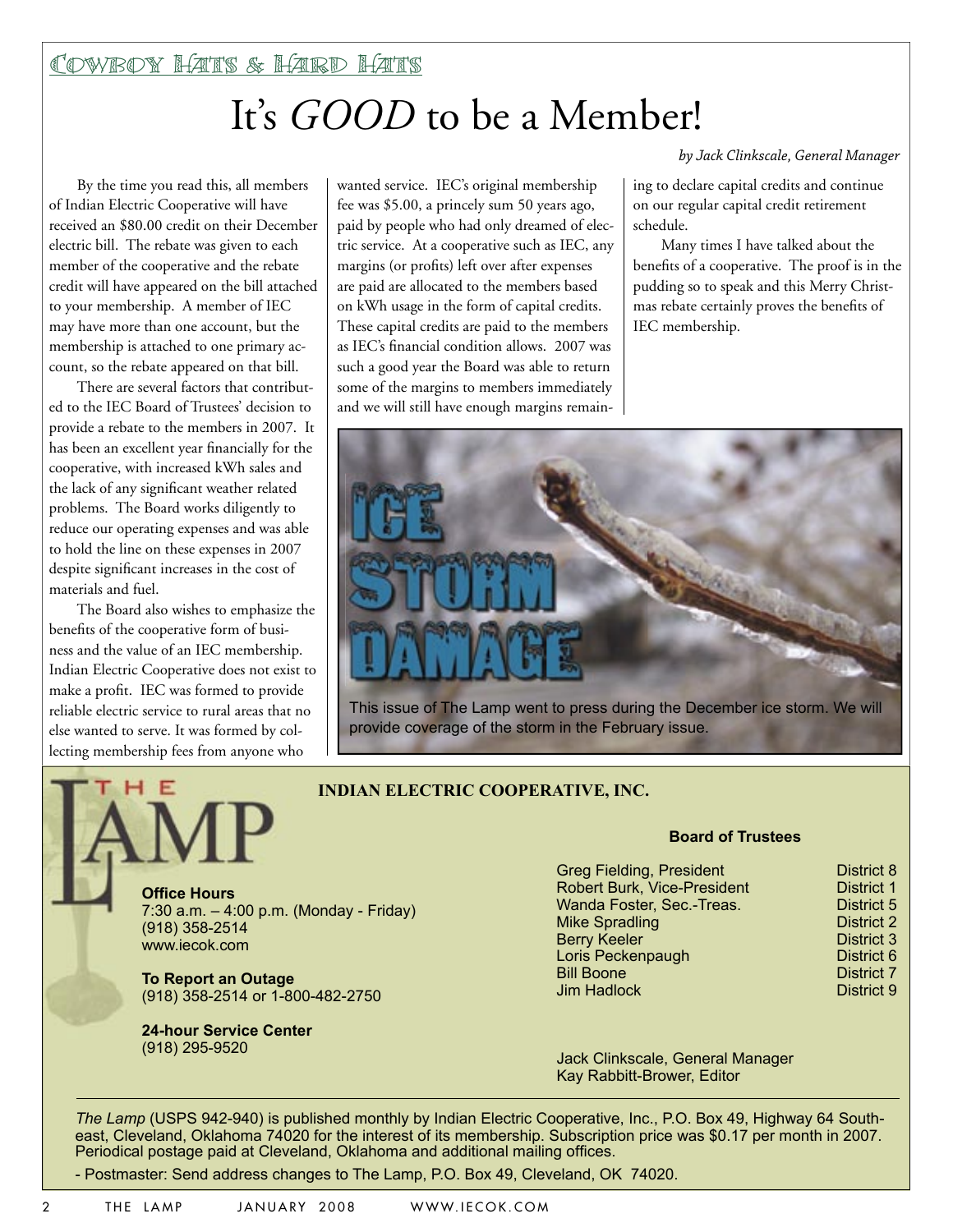# **No Good News About Power Costs**

Every day your cooperative leadership hears sobering news about power costs. As the price for fuels used to generate electricity climbs, so does the demand for electricity. To meet this rapidly growing power need, new power plants must be built. These plants must meet revised environmental standards that add millions of dollars to their hefty price.

At a regional meeting of electric cooperatives, Glenn English, CEO of the National Electric Cooperative Association (NRECA) referred to this lethal combination as 'the perfect storm.'

In the trade publication Electric Co-op Today English said it will be increasingly difficult for co-ops to keep the lights on and hold down electric bills. He added that most consumer – and even many politicians – don't realize how high the price will be.

Because electric cooperatives serve

more low income customers than other electric utilities, the power cost issues ahead concern your co-op.

One of Indian Electric's major power suppliers, Associated Electric Cooperative, is planning a new 600-megaWatt coal-fired plant to meet future demand. Estimated cost for this plant alone is  $$1.3$  bil- lion; an

expense that must be shared among AECI's 51 distribution cooperatives and six generation and transmission co-ops.

As Indian Electric faces these challenges, your help is needed. What can you do? Practice good energy use habits, become more energy aware, and take advantage

of IEC's free energy audits and other programs designed to help you save energy.

Indian Electric will continue to keep you informed of these energy concerns. In the meantime, please turn off the lights in empty rooms, caulk around doors and windows, and install compact fluorescent bulbs. When multiplied across the membership,

these small measures can help ease the pain of rising energy costs.

Energy Efficiency Check the insulation in your attic, ceilings, exterior and<br>basement walls, floors, your attic, ceilings, exterior and<br>evels recommended for your area, Check the insulation in your attic, ceilings, exterior and<br>levels recommended for your attic, ceilings, exterior and<br>intervals, the commended for your area, levels recommended for your attic.<br>levels recommended for your attic.<br>sex recommended for your area.

 $A$  Sincere Thank Uou

Your generosity during the holiday season allowed the Salvation Army and the Oklahoma Department of Human Services to provide Christmas for more than 80 Pawnee County children.

For the third year IEC was an Angel Tree site. You came to our headquarters in Cleveland, selected an angel and then began making Christmas wishes come true.

You bought the requested toys and clothes, then brought those much desired gifts back to the co-op, so Salvation Army personnel could become Santa's elves.

The Angel Tree program allows individuals and organizations to personalize a gift for a child in need by adopting his or her angel and granting the wish of toys or clothes. The children are all 14 years old or younger.

"We are glad to be able to respond to the Salvation Army's request, and to serve as an Angel Tree site," says Clara Eulert, IEC coordinator of the program. "The Salvation Army gave us more angels this season, and the response from our members, employees and management is truly touching."

We hope your Christmas was made warmer and brighter by the kindness and generosity you showed by participating in this program.

### **Electricity Consumption**

E U.S. Dept. of Energy